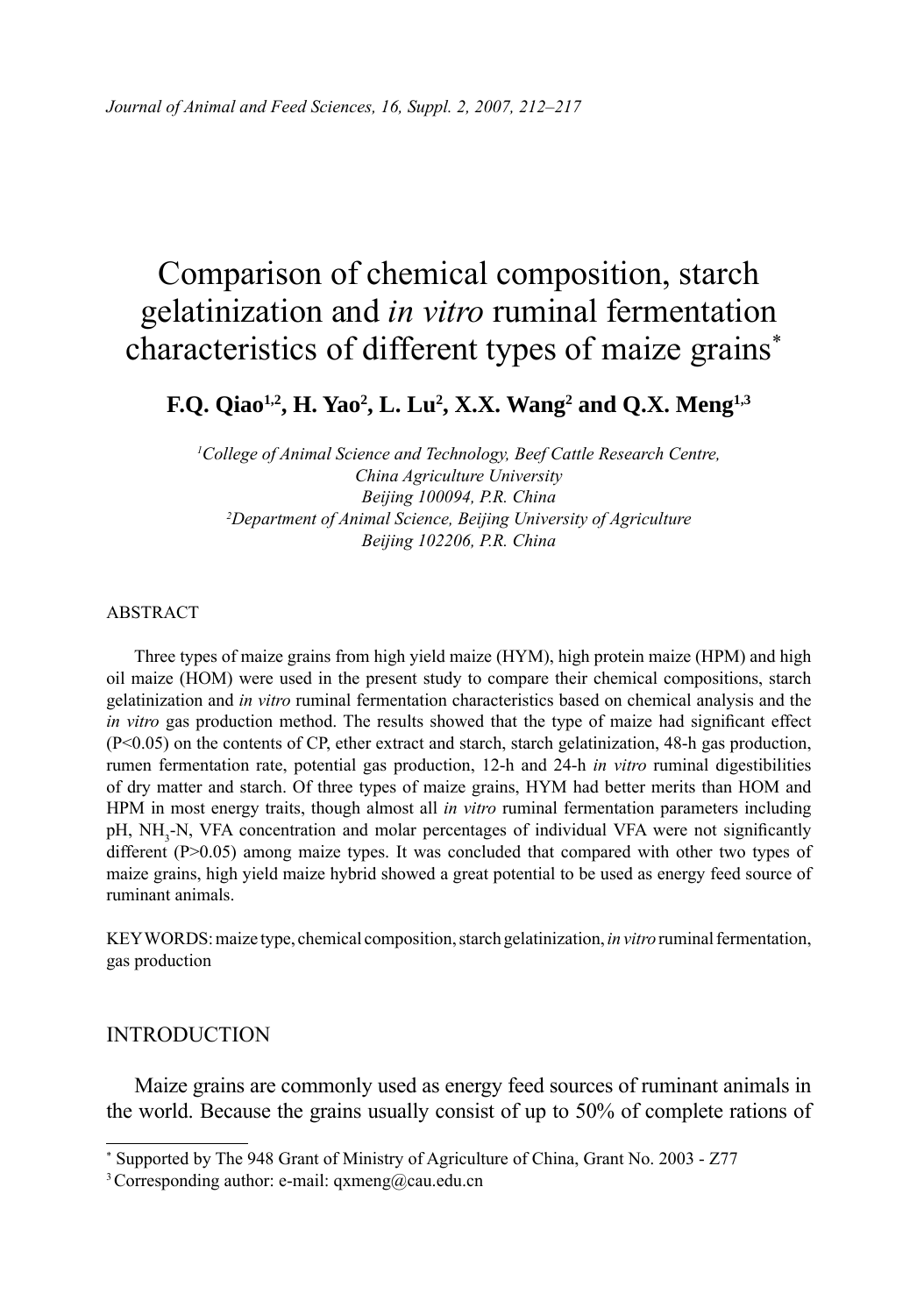beef and dairy cattle and sheep, their chemical compositions, starch gelatinization and rumen fermentation characteristics are largely considered by farmers. Recently in China, maize breeding scientists have developed some special hybrids of maize, including high yield maize (HYM), high protein maize (HPM) and high oil maize (HOM) as well as others. The rapidly increasing ruminant production occurring in China entails a great use of these maize grains in ruminant feeding. However, there is little information about their chemical compositions and ruminal fermentation traits. Therefore, we designed this study to compare the chemical composition, starch gelatinization and ruminal fermentation characteristics of different types of maize grains based on chemical analysis and an *in vitro* gas production method.

#### MATERIAL AND METHODS

Three types of maize grains, i.e. high yield maize (HYM), high protein maize (HPM) and high oil maize (HOM), were donated by National Maize Breeding Centre of China Agricultural University, America Renessen Corporation, and the Institute of Agricultural Products of Chinese Academy of Agriculture Science, respectively. They were all ground in a super-speed mill (0.5 mm sieve, Perten Laboratory Mill 3100). The ground samples were sealed in a plastic envelope until future chemical assay and *in vitro* ruminal fermentation.

An *in vitro* gas production incubation was carried out according to the procedure of Menke et al. (1979). Briefly, 200 mg of maize grain samples and 30 ml buffered rumen fluid were put into each of calibrated glass syringes (HFT000025, Häberle Maschinenfabrik GmbH, Germany). Ruminal fluid was obtained from three fistulated native steers fed with diets consisting of 55% roughage (Chinese wild rye grass and lucerne pellets) and 45% mixed concentrate. The gas production was recorded at 0, 1, 2, 3, 4, 5, 6, 8, 10, 12, 16, 18, 20, 24, 28, 32, 36, 40 and 48 h. Dynamic fermentation parameters were calculated by NON-LINEAR Model in SAS (1999). The model was GP = B  $\times$  (1–exp (–c  $\times$  t)). GP is gas production (ml) of 0.2000 g sample (DM basis) at time t; B is potential gas production (ml) of 0.2000 g sample; c is rate of gas production (h-1); t is time of incubation *in vitro* (h). After 12 and 24 h of fermentation, three glass syringes per maize incubation were taken out from the incubator for determination of ruminal dry matter and starch degradability. The incubation contents obtained from 24 h incubation were immediately measured for ruminal pH, and then centrifuged at  $8000 g$  for 15 min under  $4^{\circ}$ C. The supernatant liquids were used for determination of NH<sub>3</sub>-N (Broderick and Kang, 1980) and VFA concentration (Erwin et al., 1961; SP-3420, Beifen Ruili Analytical Equipment Co., Beijing). The experiment was repeated twice on different days.

The contents of moisture and ether extract (EE) of maize grain samples were determined by routine methods (AOAC, 1990). The content of crude proteins was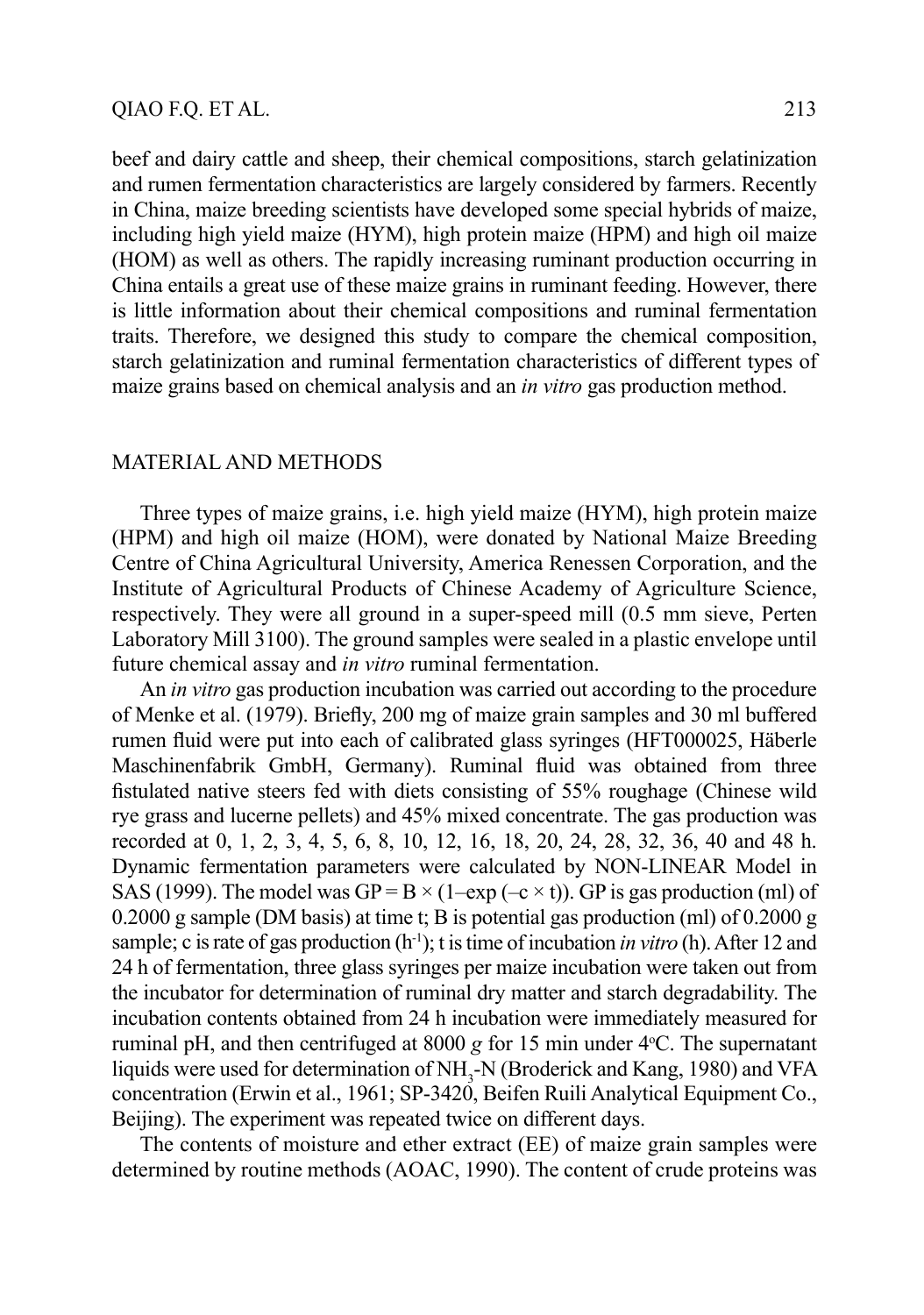### 214 RUMEN FERMENTATION OF DIFFERENT MAIZE GRAINS

measured by the procedure described by the AOAC (1990) with an N Analyzer (Rapid N III, Elementar, Germany). The starch content and gelatinization of maize grain samples were determined by the amyloglucosidase hydrolysed method (Xiong et al., 1990). The effect of maize types on chemical compositions, *in vitro* ruminal dry matter and starch digestibilities, and rumen fermentation characteristics was statistically analysed by variance analysis (SAS, 1999).

#### RESULTS AND DISCUSSION

As shown in Table 1, maize type significant affected the content of dry matter (DM), crude protein (CP), ether extract (EE) and starch (P<0.01). As expected, HOM and HPM had higher content of EE ( $P<0.001$ ) and CP ( $P<0.01$ ) than HYM; however, HOM had the highest content CP, followed by HPM and HYM. This result indicated that regardless of the grain yield factor, HOM should be a more acceptable maize type, because it was high not only EE, but also CP. As to starch content, HYM had the highest content of starch, followed by HPM and HOM, likely suggesting a high energy property of HYM relative to HOM and HPM. Our observation was in agreement with the results of Luo et al. (2002) and Li et al. (2004), who reported different hybrids of maize had remarkable difference of chemical composition.

|                            |                    | Type of maize grains | <b>SEM</b>         |      |         |
|----------------------------|--------------------|----------------------|--------------------|------|---------|
| Items                      | <b>HOM</b>         | <b>HYM</b>           | <b>HPM</b>         |      | P value |
| Dry matter, $\%$           | $89.45^{\circ}$    | 90 95 <sup>a</sup>   | 90.04 <sup>b</sup> | 0.01 | < 0.001 |
| Crude protein, %DM         | 10.31 <sup>a</sup> | $9.06^{\circ}$       | 9.51 <sup>b</sup>  | 0.04 | < 0.001 |
| Ether extract, %DM         | 8.21 <sup>a</sup>  | 4.66 <sup>b</sup>    | 4.41 <sup>b</sup>  | 0.21 | 0.002   |
| Starch, %DM                | 67.03 <sup>b</sup> | 73 94 <sup>a</sup>   | 73.26 <sup>a</sup> | 0.01 | 0.003   |
| Starch gelatinization, %DM | 29 99b             | 39.33ª               | 25.48 <sup>b</sup> | 0.01 | 0.007   |

Table 1. Comparison of chemical composition and starch gelatinization among different types of maize grains<sup>1</sup>

<sup>1</sup> HOM - high oil maize; HYM - high yield maize; HPM - high protein maize

Starch gelatinization reflects the degree at which starch is utilized by rumen microbes or intestinal enzymes. In the three types of maize grains, HYM from CAU 108 showed the highest value of starch gelatinization, followed by HOM and HPM, suggesting more ready digested characteristics of HYM than HOM and HPM. Different starch gelatinization among three various types of maize grain starch may be related to the difference in starch micro-cryptal structure and required gelatinization temperature as stated by Leach (1965). Using various maize grains, Zhao et al. (1997) also obtained the similar result that maize types significantly influenced starch gelatinization temperature.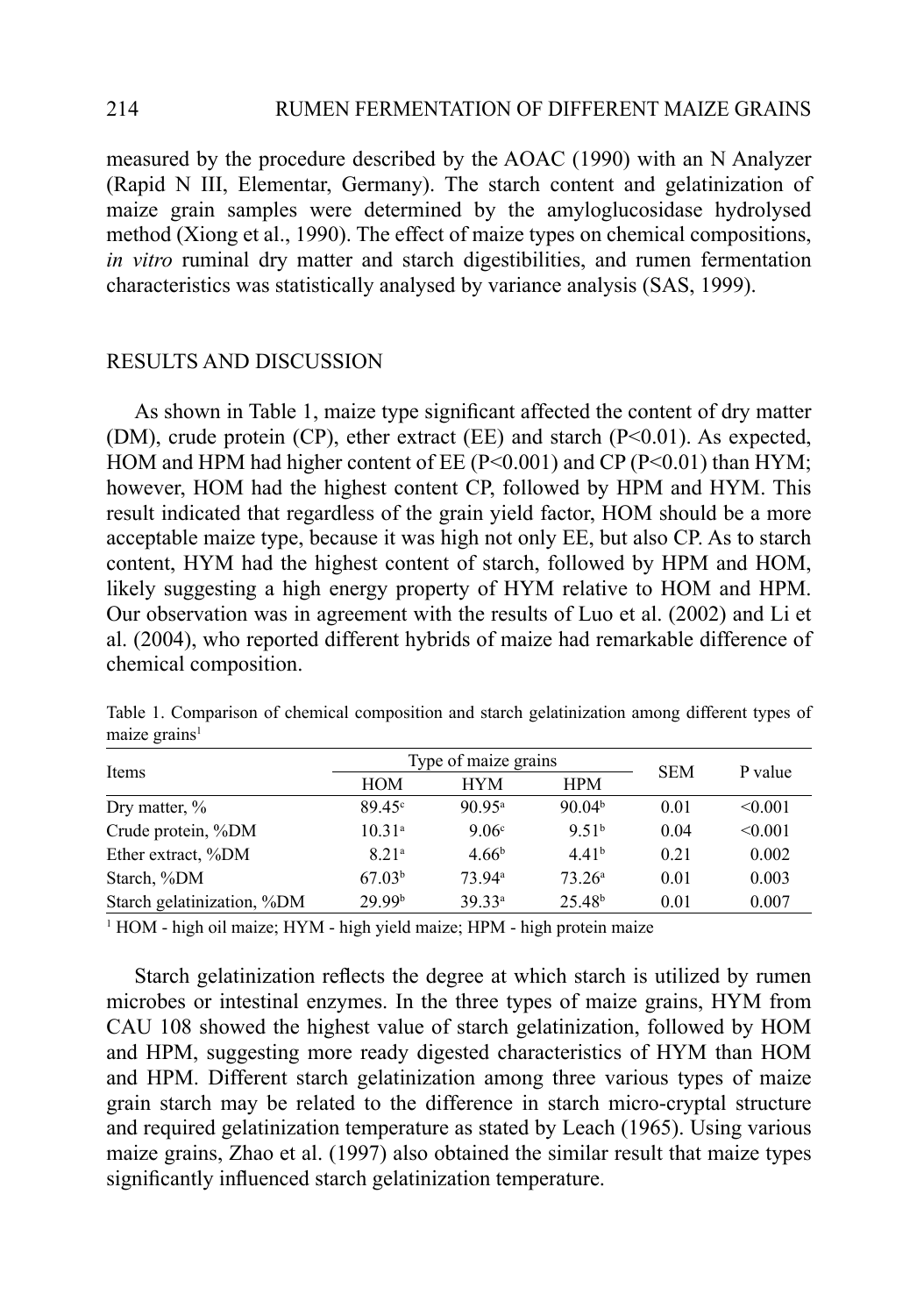Table 2 showed the result of *in vitro* DM and starch digestibility after incubation of 12 and 24 h, respectively. Maize type signifi cantly infl uenced the *in vitro* DM and starch digestibility ( $P \le 0.01$ ). No matter what incubation time (12 or 24 h) was used, HYM had much higher DM digestibilities than HOM (P<0.01) and HPM (P<0.05). However, *in vitro* rumen starch digestibilities either 12 or 24 h incubation were not significant different  $(P>0.2)$  among three maize grains, although 24 h *in vitro* rumen digestibility of HYM was slightly higher than HOM and HPM (P<0.01). Though different cereal grains with different starch digestibilities had been well documented (Kellems and Church, 2002), very less information has been available about the difference of starch digestion characteristics among different types of maize gains within only one cereal breed. Our result was consistent with the observation of Flachowsky et al. (1992), and coincidence to the starch content and gelatinization discussed above. The lower DM and starch digestibility *in vitro* of HOM and HPM relative to HYM may be improved through some grain processing, e.g., steam-flaking in practice.

| Items       |                    | Type of maize grains <sup>1</sup> |                    |            | P value |
|-------------|--------------------|-----------------------------------|--------------------|------------|---------|
|             | <b>HOM</b>         | <b>HYM</b>                        | <b>HPM</b>         | <b>SEM</b> |         |
| $RDMD_{12}$ | 47.41c             | 59.03 <sup>a</sup>                | 53.42 <sup>b</sup> | 0.02       | 0.005   |
| $RDMD_{24}$ | 64.38 <sup>b</sup> | $73.45^{\rm a}$                   | 70.13 <sup>a</sup> | 0.02       | 0.018   |
| $RSD_{12}$  | 85.60              | 87.91                             | 86.92              | 0.01       | 0.231   |
| $RSD_{24}$  | 97.41 <sup>b</sup> | 98.10 <sup>a</sup>                | 97.84 <sup>b</sup> | 0.01       | 0.007   |

Table 2. *In vitro* ruminal dry matter and starch digestibility of different types of maize grains<sup>1</sup>

<sup>1</sup> HOM - high oil maize; HYM - high yield maize; HPM - high protein maize

RDMD<sub>12</sub> - *in vitro* ruminal dry matter digestibility after 12 h

RDMD<sub>24</sub> - *in vitro* ruminal dry matter digestibility after 24 h

RSD<sub>12</sub> - *in vitro* ruminal starch digestibility after 12 h

RSD24 - *in vitro* ruminal starch digestibility after 24 h

The results of gas production are presented in Figure 1 and Table 3. There were significant differences in actual gas production, gas producing (fermentation) rate and the potential gas production  $(P<0.01)$ . The potential gas production of HYM and HPM was higher ( $P<0.005$ ) than HOM; the rumen fermentation rate of HYM was also higher than other two maize grains (P<0.001). The *in vitro* gas production mostly reflected the degree of carbohydrate fermentation by rumen microbes and the energy content involved in the feedstuffs. Based on this result, the energy value of HYM for ruminant animals may be higher than HOM and HPM.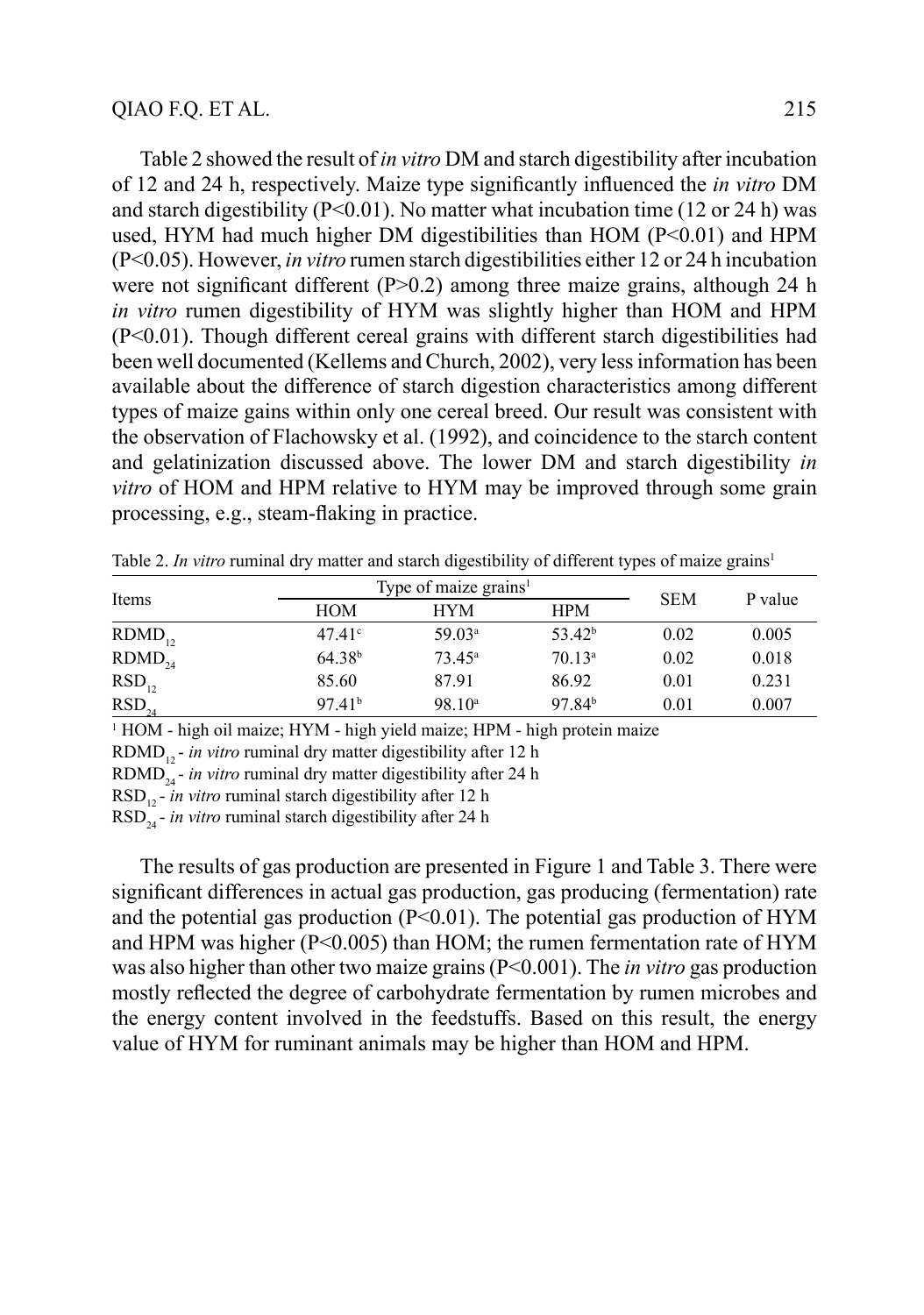

Figure 1. Dynamic change of the gas production of different type maize grains

As shown in Table 3, the type of maize grains did not significantly influence *in vitro* ruminal fermentation parameters (P>0.1), including *in vitro* rumen pH, the concentration of  $NH<sub>3</sub>$ -N and VFA, individual VFA molar percentages and acetate to propionate ratio. These results indicate that different type of maize grains used as animal feeds may not alter rumen fermentation pattern.

|                                       | Type of maize grain |                    |                    |            |         |
|---------------------------------------|---------------------|--------------------|--------------------|------------|---------|
| Item                                  | <b>HOM</b>          | <b>HYM</b>         | <b>HPM</b>         | <b>SEM</b> | P value |
| Potential gas production, ml/0.2 g DM | 76.52 <sup>b</sup>  | 80.98 <sup>a</sup> | 80.87 <sup>a</sup> | 0.61       | 0.003   |
| Gas production rate, $h^{-1}$         | 0.066 <sup>b</sup>  | 0.079a             | $0.065^{\rm b}$    | 0.001      | < 0.001 |
| <i>In vitro</i> rumen pH              | 6.47                | 6.42               | 6.43               | 0.01       | 0.112   |
| $NH3-N$ , mg/100 ml                   | 15.77               | 11.90              | 14.58              | 1.09       | 0.107   |
| Total VFA, mmol·l <sup>-1</sup>       | 66.15               | 75.79              | 73.61              | 2.67       | 0.160   |
| VFA molar percentages, mol%           |                     |                    |                    |            |         |
| acetate                               | 65.60               | 66.03              | 65.92              | 0.41       | 0.761   |
| propionate                            | 21.07               | 21.34              | 20.77              | 0.28       | 0.443   |
| iso-butyrate                          | 0.64                | 0.70               | 0.73               | 0.07       | 0.671   |
| butyrate                              | 9.94a               | 9.36 <sup>b</sup>  | 9.76 <sup>a</sup>  | 0.09       | 0.037   |
| isopente                              | 1.98                | 1.89               | 2.00               | 0.07       | 0.598   |
| valerate                              | 0.76                | 0.68               | 0.82               | 0.13       | 0.769   |
| $A/P$ molar percentages, $A/P$        | 3.11                | 3.09               | 3.17               | 0.06       | 0.642   |

Table 3. Gas production and *in vitro* fermentation parameters of different types of maize grains

<sup>1</sup> HOM - high oil maize, HYM - high yield maize, HPM - high protein maize

#### **CONCLUSIONS**

In comparison with high oil maize and high protein maize grains, high yield maize grains had higher rumen carbohydrate fermentation traits, including high gas production, fast fermentation rate, and great *in vitro* rumen DM and starch